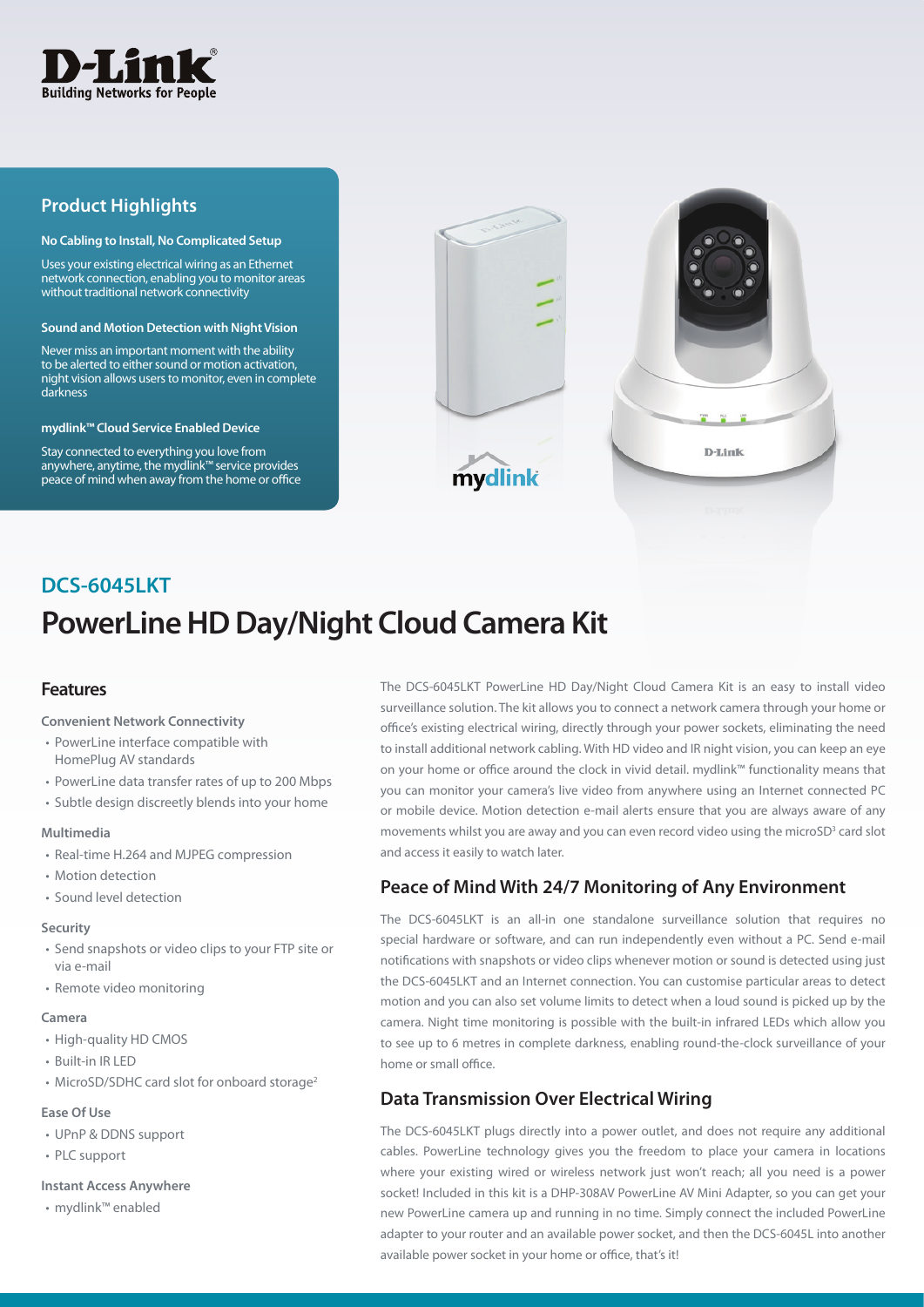

## **mydlink™: the easiest way to setup up your camera and monitor your home**

Connecting a camera on your network and accessing it has traditionally required complex configuration. mydlink™ makes it easy to access your camera from wherever you are, whenever it's convenient for you. Using the free mydlink™ Lite app for iOS and Android smartphones and tablets, you can connect and setup your mydlink™ camera without turning on a computer. A step-by-step guide has your camera up and running in a matter of minutes. Through the mydlink™ Lite app, you can set up a free mydlink™ account which allows you to view and manage your camera from any Internet connected computer through the secure mydlink™ web portal. If you have more than one camera, you can add it to your existing mydlink™ account and watch all your cameras from a single location.

Accessing your cameras on the go is easy too. Just download the free mydlink™ Lite app for your iPhone or Android device and you can quickly and easily view your camera feed from anywhere with a wireless or 3G/4G LTE connection. You can even access videos recorded onto the included SD card. Thanks to this app, you can monitor on-the-go even if you don't have access

### to a computer.

If you have a mydlink™-enabled Cloud Router, setting up and configuring your DCS-6045LKT is a snap, thanks to Zero Configuration. Simply connect your camera to its power adapter and then connect your camera with the included PowerLine adapter to your Cloud Router - the camera will automatically be added to your mydlink™ account.

# **Full-Featured Surveillance System**

Included with the DCS-6045LKT is D-ViewCam™ software, which adds enhanced features and functionality that helps you create a full surveillance system. D-ViewCam™ enables centralised management of multiple network cameras, supporting up to 32 network cameras and up to 64 users. With a dedicated computer it offers digital monitoring and recording with a wide array of features, including scheduled, motion, and manual recording options.





# **Technical Specifications**

| Camera                            |                                                                                                                                                                                                                                                  |                                                                                                                                                                                                              |  |
|-----------------------------------|--------------------------------------------------------------------------------------------------------------------------------------------------------------------------------------------------------------------------------------------------|--------------------------------------------------------------------------------------------------------------------------------------------------------------------------------------------------------------|--|
| Camera Hardware Profile           | • 1/4" 1 MP progressive CMOS sensor<br>• 6 meter IR illumination distance minimum illumination<br>0 lux with IR LED on<br>· Built-in Infrared-Cut Removable (ICR) filter module<br>• 4X digital zoom<br>• Fixed length 3.3 mm<br>• Aperture F2.0 | • Angle of view:<br>$\cdot$ (H) 68.88 $^{\circ}$<br>$($ V $)$ 37.85 $^{\circ}$<br>$(D) 79.77^{\circ}$<br>· Minimum object distance: 400 mm<br>• Exposure Time: 1 to 1/38400 seconds<br>• Built-in microphone |  |
| Image Features                    | • Configurable image size, quality, frame rate, and bit rate<br>• Time stamp and text overlays                                                                                                                                                   | • Configurable motion detection windows<br>• Configurable brightness, saturation, contrast                                                                                                                   |  |
| Video Compression                 | • H.264/MJPEG format compression simultaneously                                                                                                                                                                                                  | • JPEG for still image                                                                                                                                                                                       |  |
| Video Resolution                  | • 1280 x720, 640 x 480, 320 x 240 at frame rates up to 30 fps <sup>2</sup>                                                                                                                                                                       |                                                                                                                                                                                                              |  |
| <b>Audio Compression</b>          | $\cdot$ PCM                                                                                                                                                                                                                                      | $\cdot$ AAC                                                                                                                                                                                                  |  |
| Connectivity                      | • PowerLine 200 Mbps (PHY rate)                                                                                                                                                                                                                  |                                                                                                                                                                                                              |  |
| <b>External Device Interfaces</b> | • MicroSD/SDHC slot <sup>3</sup>                                                                                                                                                                                                                 |                                                                                                                                                                                                              |  |